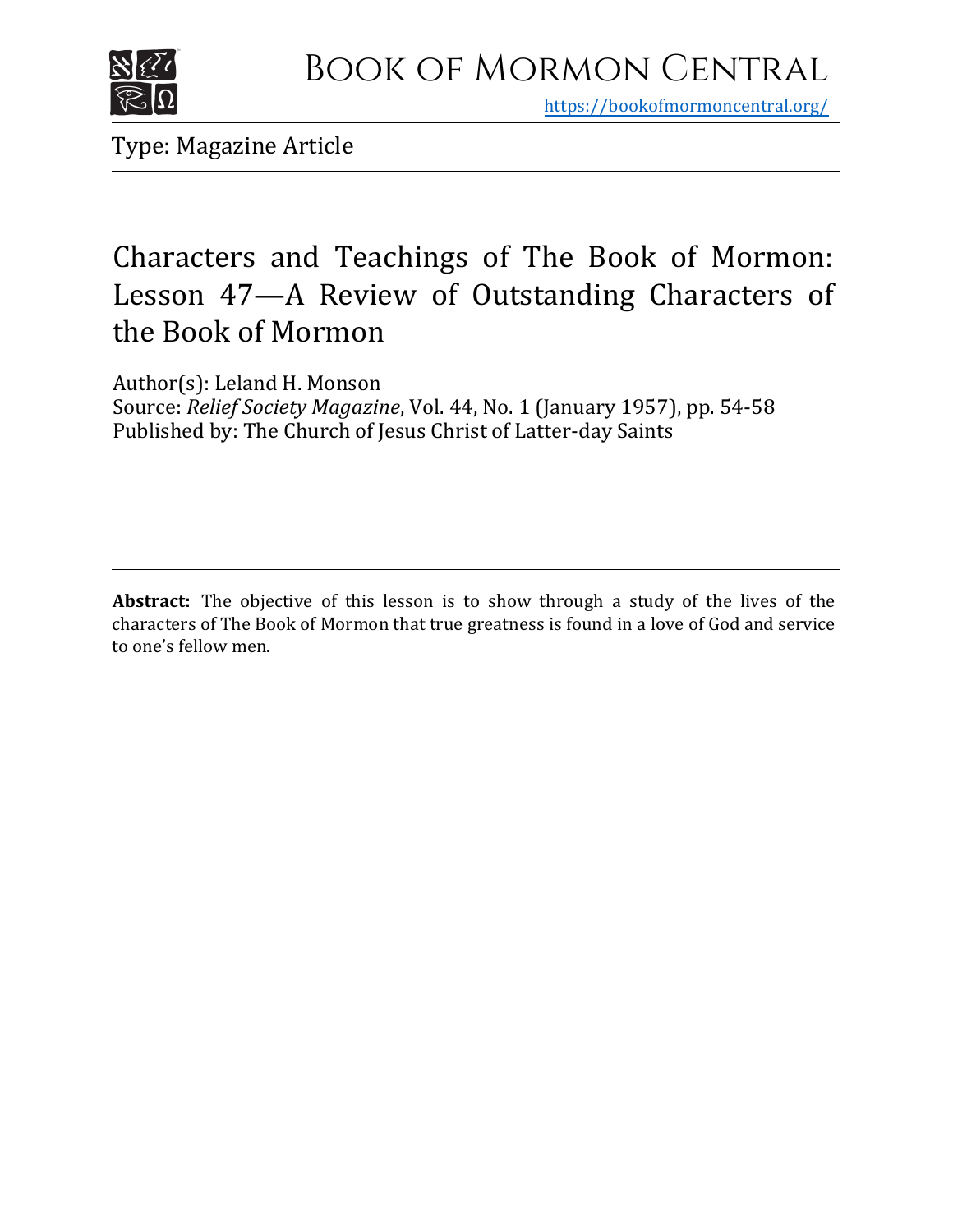

# *cJkeologij—*Characters and Teachings of The Book of Mormon

Lesson 47—A Review of Outstanding Characters of The Book of Mormon

# *Elder Leland H. Monson*

#### For Tuesday, April 2, 1957

Objective: To show through a study of the lives of the characters of The Book of Mormon that true greatness is found in a love of God and service to one'<sup>s</sup> fellow men.

A man standing on the shoulders of a giant, ought to be able to see farther. We have had that privilege as we have walked, talked, prayed, and thought with those giant characters in spirituality who led their people in The Book of Mormon history. In retrospect, we may see Jared, his brother Mahonri Moriancumer, and Ether from the Jaredite civilization; and at least Lehi, Nephi, Jacob, Benjamin, Mosiah, Alma, Nephi, Mormon, and Moroni from the Nephite civilization. A quick review of the contributions of these men to their peoples will give us a sort of kaleidoscopic scene of the changing nature of life among The Book of Mormon peoples.

## Book of *Ether*

Jared and his brother, Moriancumer, came from that stretch of territory between the Tigris and Eu-Page 54

phrates rivers, a part of the land which is known as "The Fertile Crescent," within which territory is the ancient city of Babylon. Under divine guidance, the Jaredites left this land of Shinar at the time the Lord confounded the tongues of the people building the Tower of Babel.

Moriancumer, at the solicitation of Jared, prayed that the Lord would have compassion upon them, their families, and their friends. This prayer was answered, and a colony of people known as the Jaredites came to the Western Continent. They crossed the ocean in eight boats, built after the manner of "barges" which they had previously built. (See Ether 2:16, 17.) These boats were lighted by sixteen stones, ". . . white and clear, even as transparent glass . . ." (Ether 3:1) which were made luminous by the finger of the Lord. At the time the Lord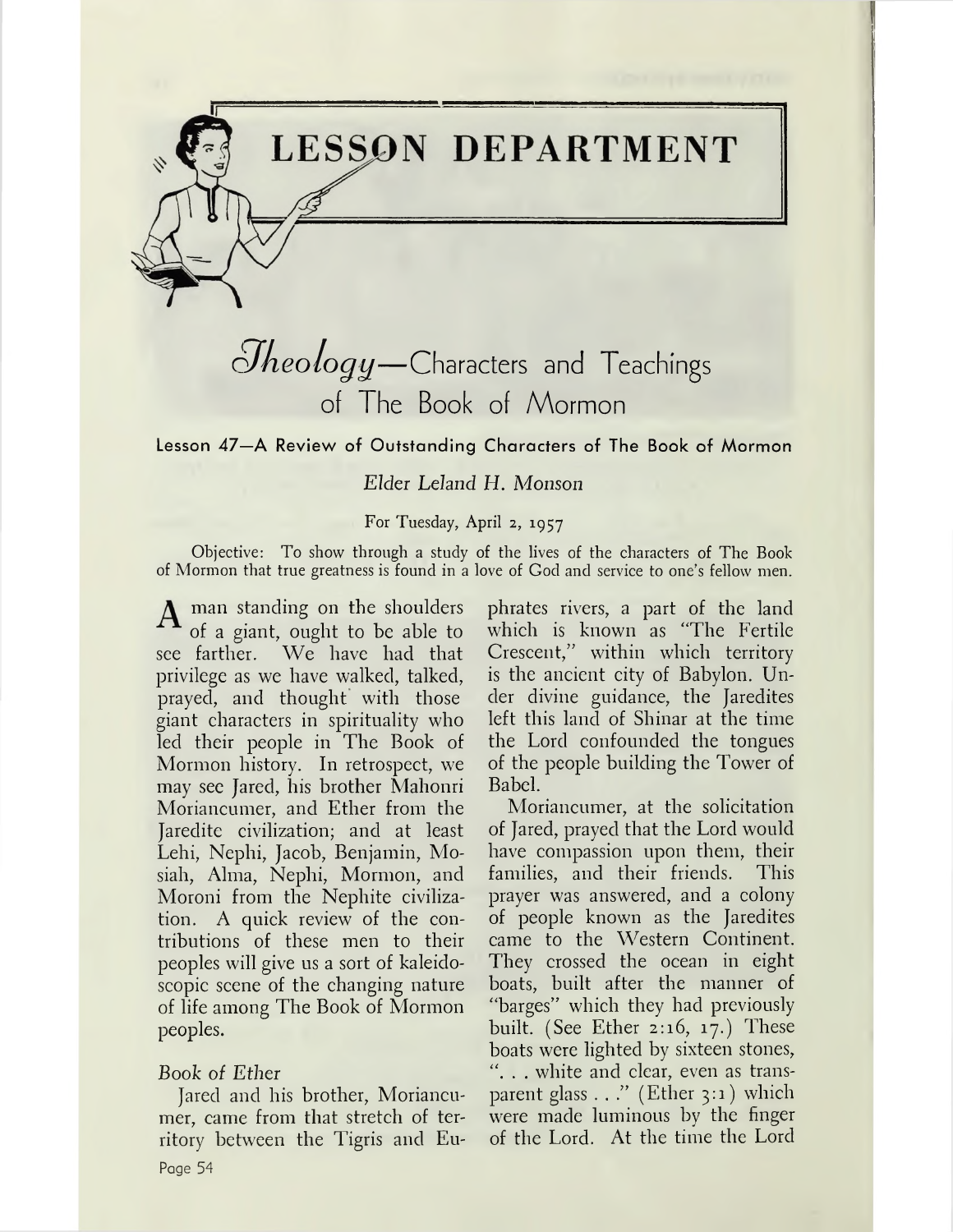touched these stones and gave them luminosity, ". . . the veil was taken from off the eyes of the brother of Jared, and he saw the finger of the Lord; and it was as the finger of a man, like unto flesh and blood .... And . . . behold, the Lord showed himself unto him, and said .... Behold, I am he who was prepared from the foundation of the world to redeem my people. Behold, I am Jesus Christ .... In me shall all mankind have light, and that eternally .... And never have <sup>I</sup> showed myself unto man whom I have created, for never has man believed in me as thou hast. Seest thou that ye are created after mine own image? Yea, even all men were created in the beginning after mine own image" (Ether 3:6 ff.).

The civilization built by these men flourished in North America from about the time of the Tower of Babel to about 600 B.C. when it suffered extinction because of unrighteousness.

The abridged record of the Jaredites in The Book of Mormon is called the Book of Ether after Ether the last prophet of the Jaredites. Moroni made the abridgment from the twenty-four gold plates which had been found by the people of 'Limhi in the days of King Mosiah. Ether prophesied the destruction of the Jaredite civilization, for he knew that the people were living unrighteously and that America was a choice land only to those who worshipped the' God of the land, who is Jesus Christ.

# *Coming of Lehi*

#### *to the Promised Land*

The civilization of the Nephites and Lamanites, which followed the

Jaredite nation, was founded by Lehi, who left Jerusalem about 600 b.c. and came to the promised land with his family, Sariah his wife, Laman, Lemuel, Sam, Nephi, Jacob, Joseph, and some daughters; and Ishmael and his sons and daughters; and Zoram. Lehi was the great patriarch of his day. He blessed his sons and daughters and encouraged them to live righteously.

# *Nephi*

Nephi, after the death of his father, took charge of the righteous branch of the people and built a great civilization, while his older brothers, disobedient, shiftless, and lazy, lived in tents and dwindled in unbelief. Those who followed Nephi were called Nephites; those who followed Laman and Lemuel were called Lamanites. The remainder of The Book of Mormon history concerns these two groups of people, for the Mulekites, a third group to come to America about 590 B.C., merged their civilization with that of the Nephites.

Nephi, faithful, intelligent, forgiving, industrious, and resourceful founded a city in the land of Nephi. He gave to his culture a spiritual foundation at the same time that he taught the people to be industrious and to care for their material welfare. He knew that the real purpose of wealth was to provide for the improvement of his people.

## Jacob

Jacob, brother of Nephi, followed Nephi as a teacher of the people and a keeper of the records. He sought to persuade the people  $\ldots$  to come unto Christ  $\ldots$ ." (Jacob 1:7).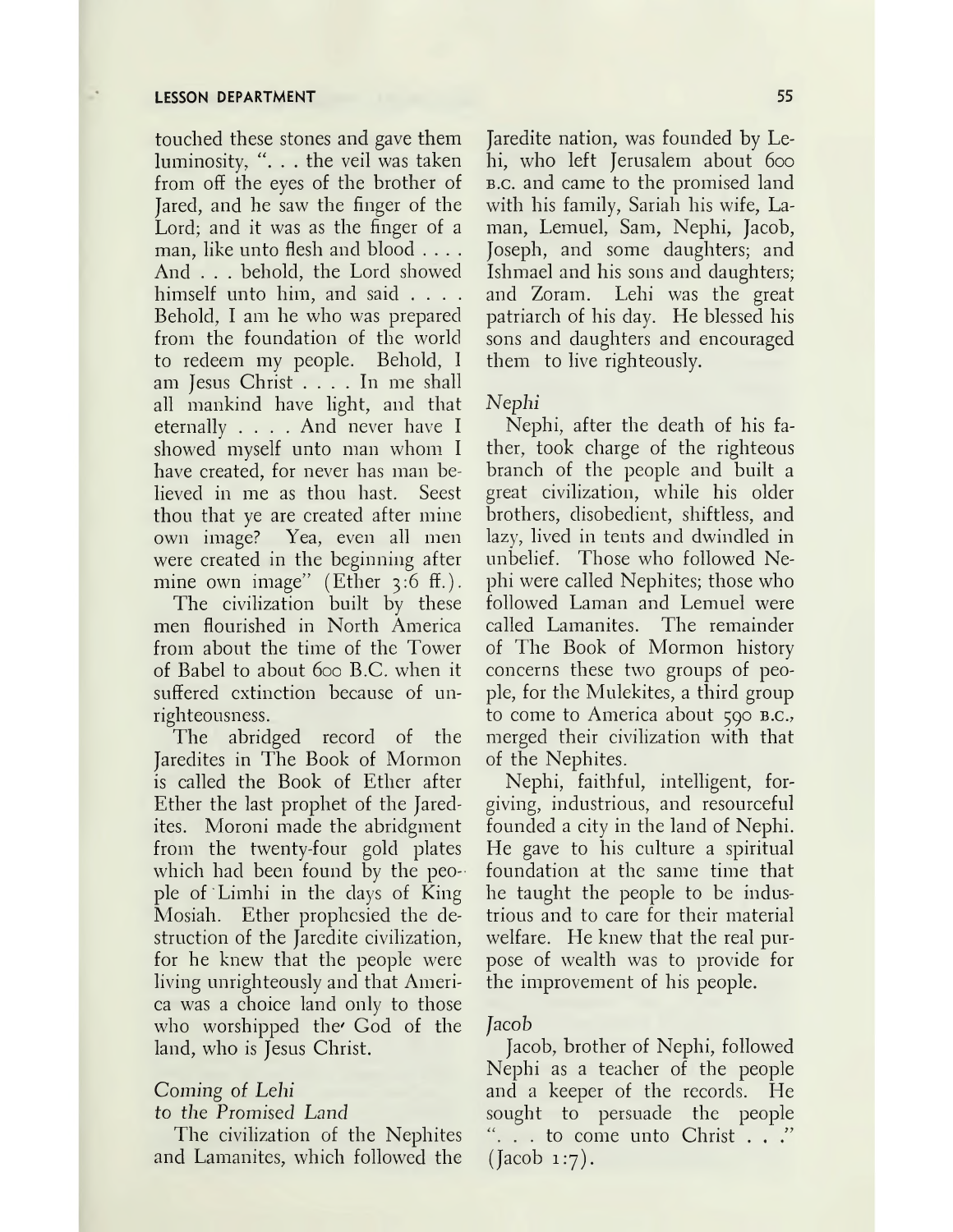Wherefore, we would to God that we could persuade all men not to rebel against God, to provoke him to anger, but that all men would believe in Christ, and view his death, and suffer his cross and bear the shame of the world; wherefore, I, Jacob, take it upon me to fulfil the commandment of my brother Nephi (Jacob  $1:8$ ).

Jacob was a great preacher of righteousness all his days. He denounced unchastity, encouraged his people to seek first the kingdom of God, promised them that if they did so they would obtain riches, material wealth, which he encouraged them to use for righteous purposes— ". . . to clothe the naked, and to feed the hungry, and to liberate the captive, and administer relief to the sick and the afflicted" (Jacob 2:19). He condemned pride and noted that riches are not necessarily a sign of excellence. Jacob was also a doctrinal preacher, and explained fundamental principles of the gospel.

From Jacob the plates were handed on to Enos, Jarom, Omni, Amaron, Chemish, Abinadom, Amaleki, and Mosiah to Benjamin, the next prophet leader we shall discuss.

#### *Benjamin*

King Benjamin, about 130 b.c., was a ruler who assiduously worked for the welfare of his people. Near the close of his life, he built a large tower from which he instructed the people concerning doctrines of the gospel and concerning their selfimprovement, and announced that his son Mosiah would succeed him. He will be long remembered for his comment that "... when ye are in the service of your fellow beings ye are only in the service of your God" (Mosiah 2:17). We also remember him for his instructions concerning the atonement of Christ. He also taught the people that man is not naturally good, but that:

. . . the natural man is an enemy to God, and has been from the fall of Adam, and will be . . . unless he yields to the enticings of the Holy Spirit, and putteth off the natural man and becometh a saint through the atonement of Christ the Lord, and becometh as a child, submissive, meek, humble, patient, full of love, willing to submit to all things which the Lord seeth fit to inflict upon him, even as a child doth submit to his father (Mosiah 3:19).

Fie also stressed the fact that Jesus Christ would come in the future and visit the people. The people made a covenant with God to keep his commandments and took upon them the name of Christ.

### *King Mosiah*

King Mosiah, son of Benjamin, founded democracy among the Nephites when his four sons refused to be king, making, so far as we know, the Nephite civilization the cradle of democracy in America. He gave laws to the people and instructed them concerning the manner of electing their judges, concerning their money, and concerning their duties to one another. He began to reign when he was thirty (Mosiah  $7:4$ ), in about 124 B.C. In setting up the reign of the Judges over the Nephite people, Mosiah advised them:

Now it is not common that the voice of the people dcsircth anything contrary to that which is right; but it is common for the lesser part of the people to desire that which is not right; therefore this shall ye observe and make it your law to do your business by the voice of the people.

And if the time comes that the voice of the people doth choose iniquity, then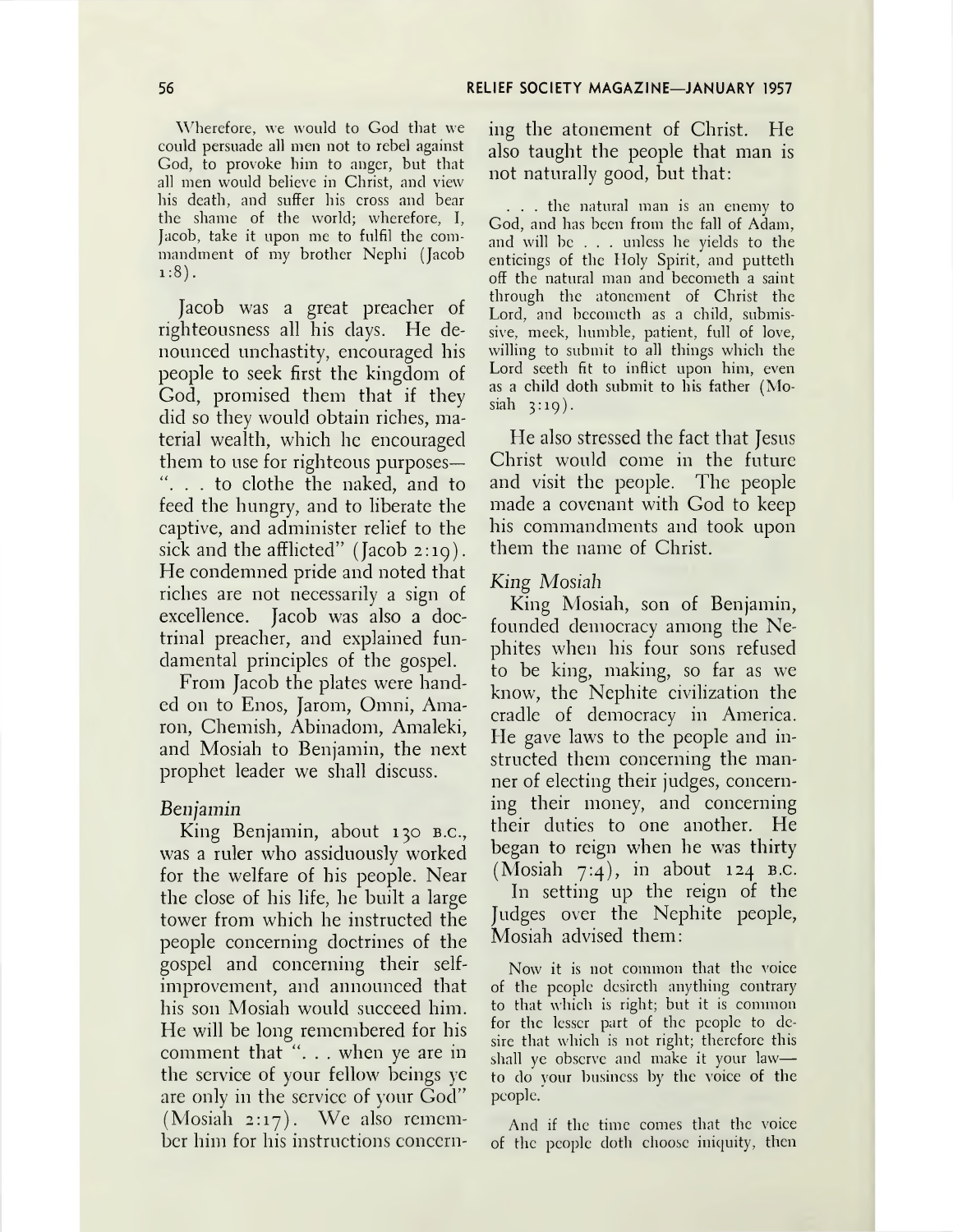is the time that the judgments of God will come upon you; yea, then is the time he will visit you with great destruction even as he has hitherto visited this land.

And now I desire that this inequality should be no more in this land, especially among this my people; but I desire that this land be a land of liberty, and every man may enjoy his rights and privileges alike, so long as the Lord sees fit that we may live and inherit the land, yea, even as long as any of our posterity remains upon the face of the land (Mosiah 29:26-27, 32).

It was during Mosiah'<sup>s</sup> reign that his four sons went to preach to the Lamanites.

#### *Alma, the Younger*

After the death of King Mosiah, Alma, the younger, was appointed to be the first chief judge of the Nephites. At the same time he was the high priest having had the office conferred upon him by his father Alma, and thus he was in charge of the religious welfare of the people. (See Mosiah 29:42.)

Alma, who in his youth had been wicked and, with the sons of Mosiah, had sought to destroy the Church, developed into one of the greatest characters in Book of Mormon history. He was, after his conversion, a great preacher of righteousness and a doctrinal teacher and one of the greatest missionaries in Book of Mormon history. He built up churches in and around Zarahemla, teaching the people of Jesus Christ and that he would be born of Mary, the Son of God in the flesh. (See Alma 7:10.) He encouraged the people to have faith, and hope, and charity—the three cardinal virtues of Christianity. With Amulek he performed a great missionary work. Later, with two

of his sons, he performed an illustrious missionary service among the Zoramites.

Grieving over the wickedness of his people, he called his three sons and gave ". . . unto them every one his charge, separately, concerning the things pertaining unto righteousness . . ." (Alma 35:16). His instructions contain great doctrinal dissertations. His commandments to his sons concern taking care of sacred things, to look to God and live, to declare the word among the people, the sin of adultery, on the resurrection, and the state of the soul between death and the resurrection, a literal restoration, on justice and mercy, mortality a period of probation, spiritual and temporal death, and the necessity of repentance, the atonement, and law, and punishment. (See Alma chapters 36-42.) He urged his son Corianton:

... let the justice of God, and his mercy, and his long-suffering have full sway in your heart; and let it bring you down to the dust in humility (Alma 42:30).

#### *Nephi the Disciple*

Nephi, son of Nephi, son of Helaman, son of Helaman, son of Alma, had the privilege of seeing the prophecies of Samuel the Lamanite concerning the signs of the Savior'<sup>s</sup> birth and death literally fulfilled. Subsequently, he was called from the multitude by Jesus and given power to baptize the people after the departure of Jesus (3 Nephi 11:21). He was in the group that heard the Father introduce his Son, Jesus, to the Nephites, and knew of a surety concerning the divinity of Christ. He became a member of a